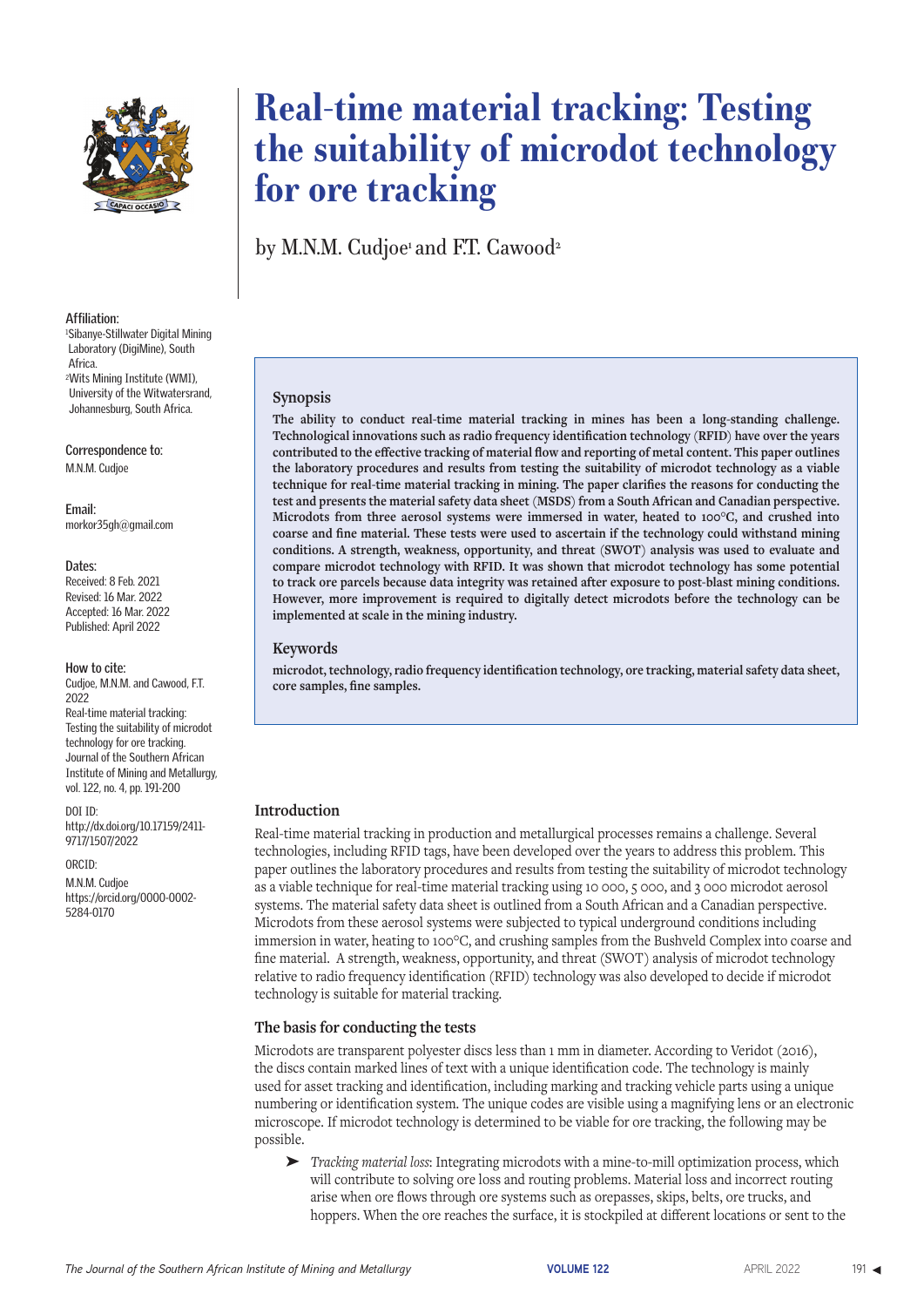mill for processing. Discrepancies in terms of quality and quantity estimates arise when reconciling processed and stockpiled ores (actual) with the planned.

- ➤ *Improved ore accounting and reconciliation*: Ore accounting involves the measurement and tracking of materials through the value chain from source to the production plant, whereas reconciliation compares production estimates from the mine with estimates from the processing plant (JKMRC, 2008). An effective tracking system will enable better accounting and reconciliation processes. The F1, F2, and F3 system is being practiced by industry and was proposed by Parker (2006).
- ➤ *Managing blending and dilution activities*: When the unique microdot identity is linked with the attributes of the ore, it will enable the processing department to better understand the properties of the material being delivered by the mill in real time and ultimately improve the management of blending and dilution activities.

### **RFID technology**

Ore tracking was traditionally made possible with manual innovations, including metal balls, washers, and wooden blocks. More recently, RFID technology has been applied to asset tracking in the mining industry. The technology is also used for safety proximity detection systems to alert miners of moving and static equipment within their area of operation. Tracking explosive initiators (for security purposes) and tracking ore and waste parcels in both surface and underground mines are examples of typical uses. Pilot projects have taken place in South Africa, Australia, and South America (Nozowa *et al*., 2009). In the South African context, the technology is known as the Oretrak system.

The use of RFID technology to track ore parcels throughout the mining process (Figure 1) was demonstrated by JKMRC (2008). In this process, the ore is tagged at the source with markers representing volumes of ore or waste and which are later detected when flowing through the system. The tags may not be detected when material goes to the waste dump. Tagged material that is sent to a long-term stockpile can be detected later on, when it is processed.

### **Material safety data sheet (MSDS)**

The MSDS is defined by the Canadian Centre for Occupational Health and Safety (CCOHS) as a document containing

information on the potential hazards of a chemical product and the procedures to be adopted for working safely with such products (CCOHS, 2017).

From a South African perspective, the MSDS is based on the South African Hazardous Chemical Substance Regulations of 1995. Section 9A of the Act discusses the handling of hazardous chemical substances. The Act requires that every person involved in manufacturing, importing, selling, or suppling any hazardous chemical substance shall provide the recipient of that substance with an MSDS as per the guidelines of the International Organization for Standardization (ISO) 1 1014 or ANSIZ400.1.1993. The categories of information required on an MSDS from a Canadian and South African perspective are outlined in Table I.

The South African regulation requires extra information, namely ecological, disposal, transportation, regulatory and other information.

#### *MSDS of the Veridot system*

The microdot technology developed in South Africa, known as the Veridot system, has been used in the mining industry to identify copper cathode and aluminium ingots during transportation at mines (Peterson, 2015).

Holomatrix (Pty) Ltd developed the Veridot MSDS and provides additional information such as that pertaining to fire-fighting and accidental release measures. Although the product information is available, the MSDS further instructs that recipients have the sole responsibility to take due precautions regarding the use of the product.

### **Testing the suitability of microdots for ore tracking**

Figure 2 outlines the procedures for testing the microdot technology as a possible real-time ore tracking solution. The four stages in this approach are the determination of the distribution of the microdots over an area, immersion of samples with microdots in water for 24 hours, heating at 100°C, and crushing into coarse and fine samples. This approach was chosen to simulate mining conditions as far as possible.

The microdot aerosol systems [10 000 (A), 5 000 (B), and 3 000 (C)] are depicted in Figure 3 and observed after every stage of the test.

### *Estimation of the number of microdots over a given area*

To estimate the number of microdots that are likely be in a given area, microdots were sprayed on a white sheet of paper with



**Figure 1—Tracking ore parcels from source to destination (adapted from JKMRC, 2008)**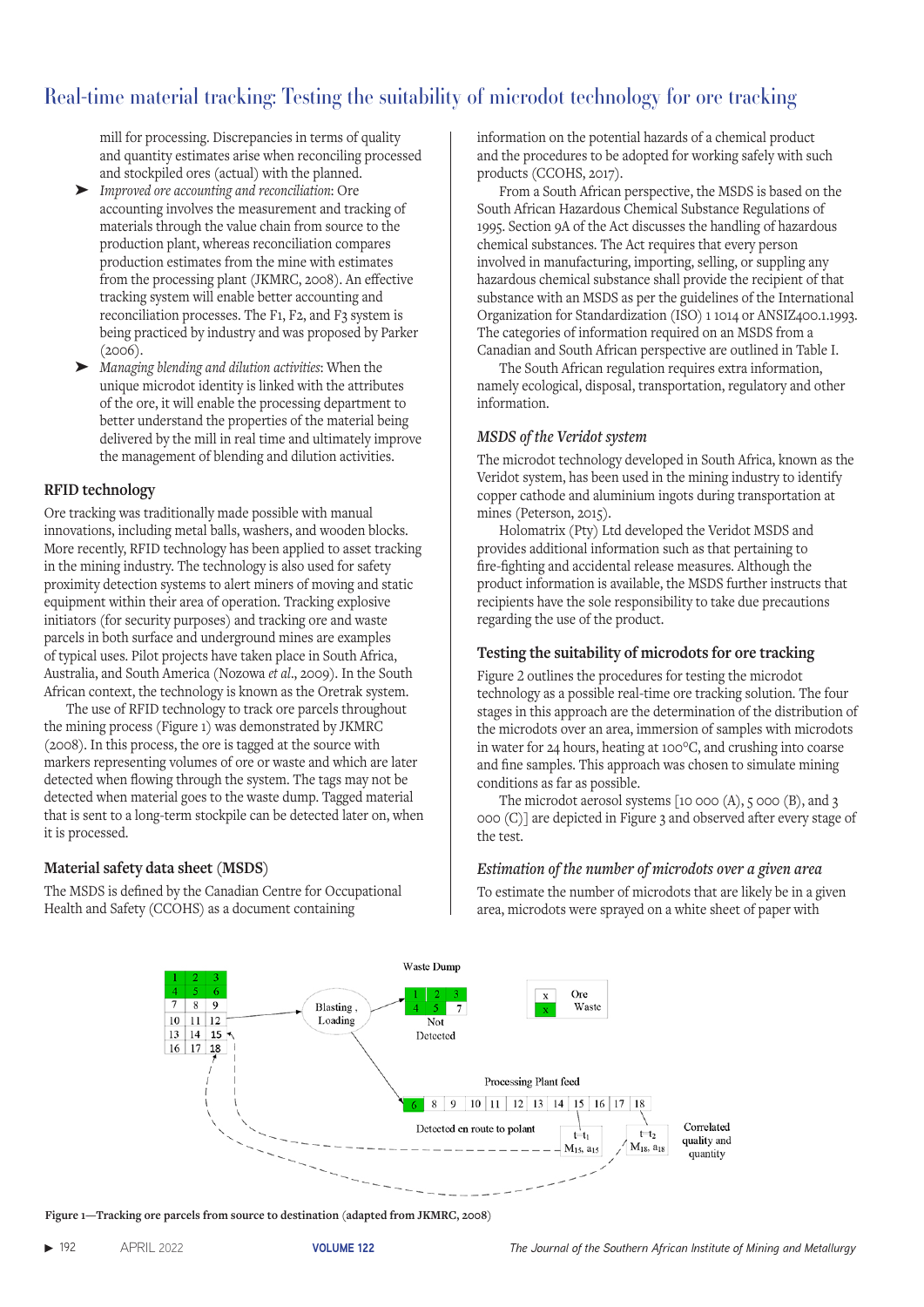| Table I        |                                                                                                                                              |                                                                                                                  |  |  |  |  |  |
|----------------|----------------------------------------------------------------------------------------------------------------------------------------------|------------------------------------------------------------------------------------------------------------------|--|--|--|--|--|
|                | MSDS from South African and Canadian perspective                                                                                             |                                                                                                                  |  |  |  |  |  |
| No.            | <b>MSDS</b> based on CCOHS                                                                                                                   | MSDS based on South Africa Hazardous Chemical Regulation,<br>1995, under Occupational Health and Safety act 1993 |  |  |  |  |  |
| $\mathbf{1}$   | Product information: which includes the product name, manufacturer<br>and suppliers' names, and addresses as well as emergency phone numbers | Product and company identification                                                                               |  |  |  |  |  |
| $\overline{c}$ | Hazardous ingredients                                                                                                                        | Composition of ingredients                                                                                       |  |  |  |  |  |
| 3              | Physical data                                                                                                                                | Hazard identification                                                                                            |  |  |  |  |  |
| 4              | Fire or explosion hazard data                                                                                                                | First-aid measures                                                                                               |  |  |  |  |  |
| 5              | Reactivity data: information on the chemical<br>instability of a product and the substances it may react with                                | Handling and storage                                                                                             |  |  |  |  |  |
| 6              | Toxicological properties: health effects                                                                                                     | Exposure control/personal protection                                                                             |  |  |  |  |  |
|                | Preventive measures                                                                                                                          | Physical and chemical properties                                                                                 |  |  |  |  |  |
| 8              | First-aid measures                                                                                                                           | Stability and reactivity                                                                                         |  |  |  |  |  |
| 9              | Preparation information in terms of who is responsible for<br>the preparation and date of preparation of the MSDS                            | Toxicological information                                                                                        |  |  |  |  |  |
| 10             |                                                                                                                                              | Ecological information                                                                                           |  |  |  |  |  |
| 11             |                                                                                                                                              | Disposal considerations                                                                                          |  |  |  |  |  |
| 12             |                                                                                                                                              | Transport information                                                                                            |  |  |  |  |  |
| 13             |                                                                                                                                              | Regulatory information                                                                                           |  |  |  |  |  |
| 14             |                                                                                                                                              | Other information                                                                                                |  |  |  |  |  |

(Cudjoe, 2020)



1Although the Microdot technology can survive explosive temperatures up to a maximum of 1200°C, laboratory limitations allowed the test to be conducted to a maximum of 100 °C. Further work is needed to test the effect of heat above 100 °C, dust and wet surface on microdots.

**Figure 2—Procedure for testing microdots (Cudjoe, 2020)**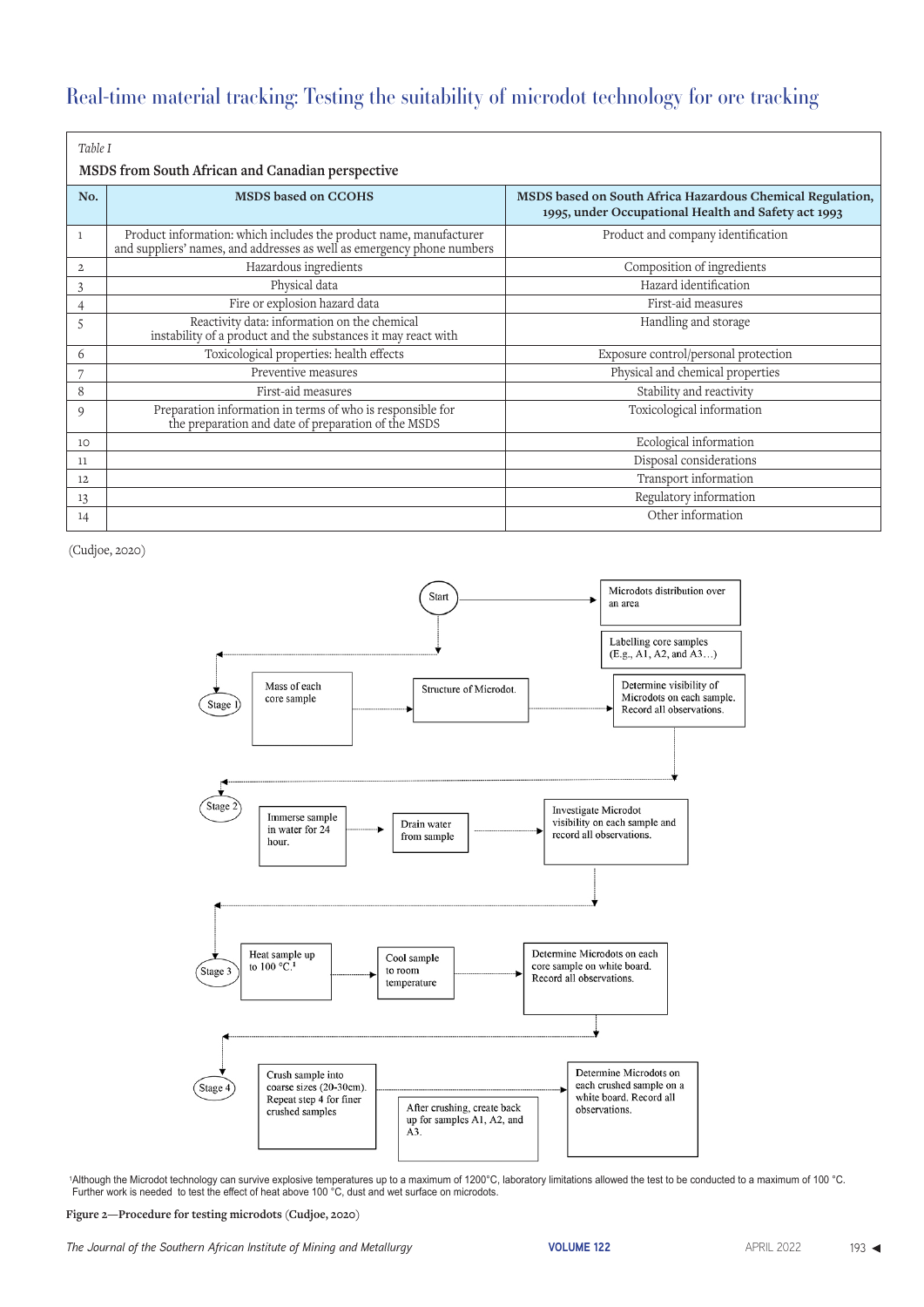

**Figure 3—Veridot aerosol (10 000, 5 000, and 3 000) systems and their codes (Cudjoe, 2020)** 

| Table II                                                                  |       |       |       |         |  |                           |
|---------------------------------------------------------------------------|-------|-------|-------|---------|--|---------------------------|
| Distribution of microdots on 2.5 cm x 2.5 cm area                         |       |       |       |         |  |                           |
| <b>Microdots distribution</b>                                             |       |       |       |         |  |                           |
| Square area in $\text{cm}^2$ = 6.25<br>Square area = $2.5cm \times 2.5cm$ |       |       |       |         |  |                           |
| Sheet                                                                     | Box 1 | Box 2 | Box 3 | Average |  | Average of sheets 1 and 2 |
|                                                                           |       |       |       | 6.7     |  | 5.5                       |
|                                                                           |       |       |       | 4.3     |  |                           |

Source: (Cudjoe, 2020)

| Table III<br>Estimate of microdots around each sample                                  |                             |                                                                      |                                                                               |  |
|----------------------------------------------------------------------------------------|-----------------------------|----------------------------------------------------------------------|-------------------------------------------------------------------------------|--|
| Area around specimen $(cm2)$                                                           | Average number of microdots | Square area in cm <sup>2</sup>                                       | No. of microdots around sample                                                |  |
| 315.31<br>316.01<br>315.31<br>315.31<br>315.31<br>316.01<br>315.31<br>315.31<br>315.31 | b                           | 6.25<br>6.25<br>6.25<br>6.25<br>6.25<br>6.25<br>6.25<br>6.25<br>6.25 | 303.0<br>303.4<br>303.0<br>303.0<br>303.0<br>303.4<br>303.0<br>303.0<br>303.0 |  |

(Cudjoe, 2020)

dimensions 2.5 cm × 2.5 cm. All three aerosol systems (10 000, 5 000, and 3 000)2 were used. Table II gives an estimation of the average number of microdots within the 2.5 cm<sup>2</sup> area and Table III estimates the number of microdots on a sample area.

From Table III it can be estimated that six microdots fell within the 2.5 cm<sup>2</sup> area, whereas an average of 303 microdots was estimated on the sample area.

### *Stage 1 - Basic measurements of samples and structure of Microdots*

Samples of anorthosite rock from the Bushveld Complex were obtained and labelled as indicated in Figure 4:

- $\blacktriangleright$  Samples A1, B1, C1<sup>3</sup>
- ➤ Samples A2, B2, C24
- $\blacktriangleright$  Samples A3, B3, C3<sup>5</sup>.

Sample mass, diameter, and length were recorded. The results appear in Table IV.



**Figure 4—Anorthosite rock samples from the Bushveld Complex (Cudjoe, 2020)**

2Number of microdots in the aerosol can. 3Coated with 10 000 microdots. 4Coated with 5 000 microdots.

<sup>5</sup>Coated with 3 000 microdots.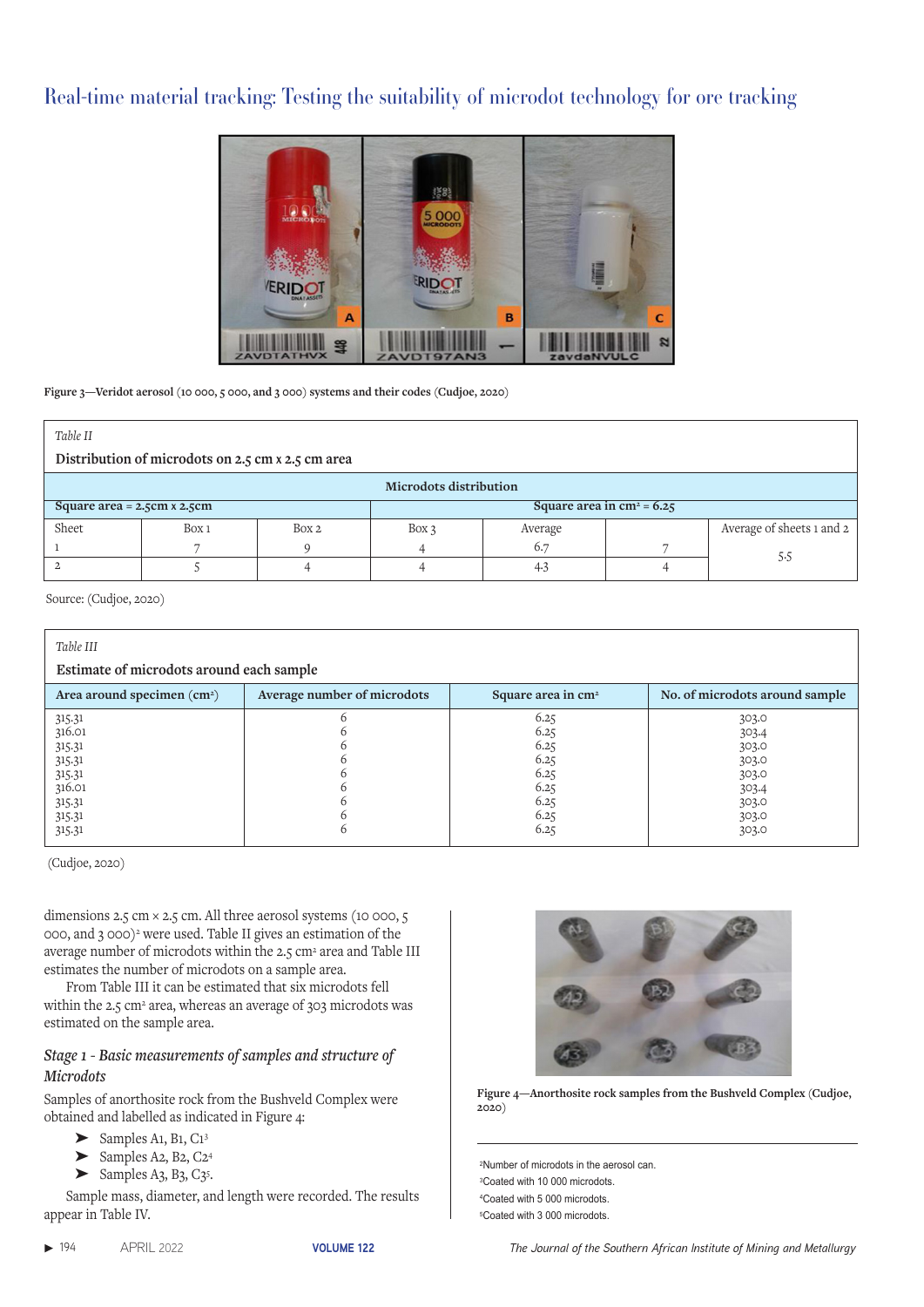| Table IV<br>Basic measurements of samples |             |             |             |                    |               |             |
|-------------------------------------------|-------------|-------------|-------------|--------------------|---------------|-------------|
| Sample                                    | Mass $1(g)$ | Mass $2(g)$ | Mass $3(g)$ | Average mass $(g)$ | Diameter (cm) | Length (cm) |
| A1                                        | 986         | 986         | 986         | 985.9              | 4.7           | 20          |
| A2                                        | 992         | 992         | 992         | 991.9              | 4.8           | 20          |
| A3                                        | 986         | 986         | 986         | 985.6              | 4.7           | 20          |
| B <sub>1</sub>                            | 1000        | 1001        | 1001        | 1000.5             | 4.7           | 20          |
| B <sub>2</sub>                            | 999         | 999         | 999         | 999.0              | 4.7           | 20          |
| B <sub>3</sub>                            | 994         | 994         | 993         | 993.6              | 4.8           | 20          |
| C <sub>1</sub>                            | 998         | 998         | 998         | 997.8              | 4.7           | 20          |
| C <sub>2</sub>                            | 995         | 995         | 995         | 994.6              | 4.7           | 20          |
| C <sub>3</sub>                            | 934         | 934         | 934         | 934.4              | 4.7           | 20          |

(Cudjoe, 2020)



**Figure 5—Microdot shape and codes (Cudjoe, 2020)**

| Table V<br>Microdots visibility on core samples |                                  |                   |                                                     |  |  |
|-------------------------------------------------|----------------------------------|-------------------|-----------------------------------------------------|--|--|
| Core sample                                     | Code                             | <b>Visibility</b> | Comment on microdots distribution                   |  |  |
| A1                                              |                                  | Yes               | Very Good - microdots are distributed on the sample |  |  |
| B <sub>1</sub>                                  | 10 000 microdots= ZAVDTATHVX     | Yes               | Very Good                                           |  |  |
| C <sub>1</sub>                                  |                                  | Yes               | Poor - Few microdots seen on the sample             |  |  |
| A <sub>2</sub>                                  |                                  | Yes               | Very good                                           |  |  |
| B <sub>2</sub>                                  | 5 000 microdots = $ZAVDT97N7AN3$ | Yes               | Poor                                                |  |  |
| C <sub>2</sub>                                  |                                  | Yes               | Good                                                |  |  |
| A <sub>3</sub>                                  |                                  | Yes               | Very good                                           |  |  |
| B <sub>3</sub>                                  | 3 000 microdots = ZAVDANVULC     | Yes               | Very good                                           |  |  |
| C <sub>3</sub>                                  |                                  | Yes               | Good                                                |  |  |

(Cudjoe, 2020)

To understand the structure of the microdots, thin section cores were made at the School of Geoscience at the University of the Witwatersrand (Cudjoe, 2020) and sprayed with 10 000, 5 000, and 3 000 microdots aerosol systems. These microdots were viewed under an electronic microscope (Olympus 93X4L).

Microdots are hexagonal shaped discs ranging from 0.3 mm to 1 mm in diameter (Figure 5). Examination of the codes in Figure 5 and their respective barcodes (Figure 3) shows that the microdots are from 10 000, 5 000, and 3000 microdot aerosol systems. The visibility of microdots on core samples (prior to immersion in water, heating, and crushing) using 10 000, 5 000, and 3 000 microdot aerosol systems was determined. The results are presented in Table V.

From the results in Table V, microdots are generally visible by the naked eye although the unique codes could not be determined. The microdots distribution was classified as follows: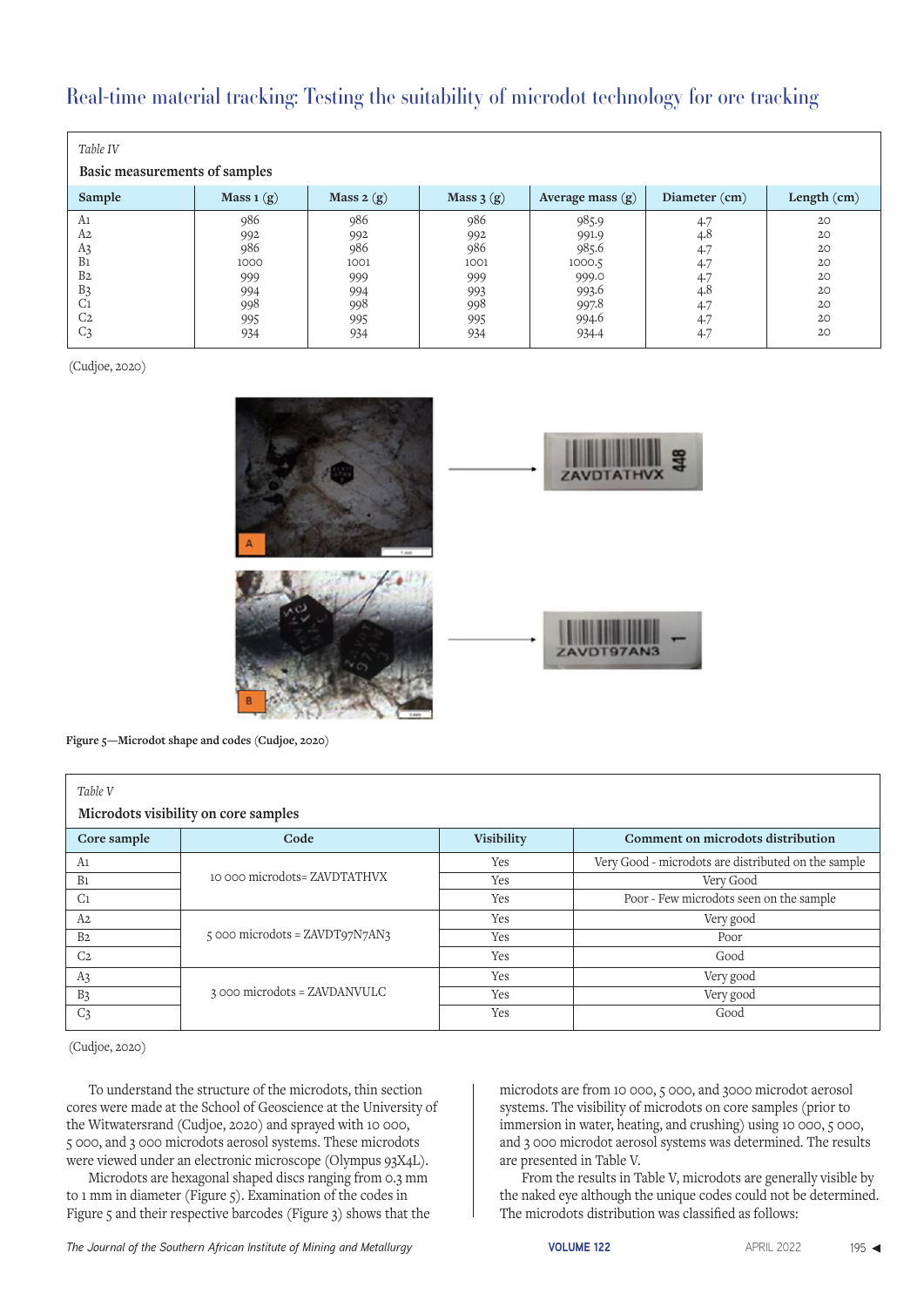| Table VI       |                                                       |                   |                                                                                                                                       |
|----------------|-------------------------------------------------------|-------------------|---------------------------------------------------------------------------------------------------------------------------------------|
|                | Results after immersing samples in water for 24 hours |                   |                                                                                                                                       |
| Sample         | Code                                                  | <b>Visibility</b> | Comment                                                                                                                               |
| A1             | ZAVDTATHVX (10 000)                                   | Yes               | Water has no influence on microdots distribution on sample<br>the microdots stick to sample; microdots were visible under             |
| A <sub>2</sub> | ZAVDT97AN3(5000)                                      | Yes               | the microscope; codes were still readable                                                                                             |
| A <sub>3</sub> | ZAVDANVULC (3000)                                     | Yes               |                                                                                                                                       |
| B <sub>1</sub> | <b>ZAVDTATHVX</b>                                     | Yes               | Water did not affect microdots distribution; microdots stick to<br>the surface of the sample; microdots are visible under microscope; |
| B <sub>2</sub> | ZAVDT97AN3                                            | Yes               | codes are still readable.                                                                                                             |
| B <sub>3</sub> | ZAVDANVULC                                            | Yes               |                                                                                                                                       |

Cudjoe (2020)

| Table VII<br>Results of microdots visibility after heating samples at 100°C |                   |                   |                                                                                                                                  |  |  |
|-----------------------------------------------------------------------------|-------------------|-------------------|----------------------------------------------------------------------------------------------------------------------------------|--|--|
| Sample                                                                      | Code              | <b>Visibility</b> | Comment                                                                                                                          |  |  |
| A1                                                                          | <b>ZAVDTATHVX</b> | Yes               | There was no influence of heat on microdots. Microdots still stick to<br>the surface of samples, microdots were visible with the |  |  |
| A <sub>2</sub>                                                              | ZAVDT97AN3        | Yes               | naked eye after heating and codes were visible using the microscope.                                                             |  |  |
| A <sub>3</sub>                                                              | ZAVDANVULC        | Yes               |                                                                                                                                  |  |  |
| B <sub>1</sub>                                                              | <b>ZAVDTATHVX</b> | <b>Yes</b>        | The heat did not have any influence on microdots;                                                                                |  |  |
| B <sub>2</sub>                                                              | ZAVDT97AN3        | Yes               | the microdots still stick to the sample surface;<br>microdots were readable under the microscope.                                |  |  |
| B <sub>3</sub>                                                              | <b>ZAVDANVU</b>   | Yes               |                                                                                                                                  |  |  |

Cudjoe (2020)

- ➤ *Very good* Microdots are present and evenly distributed around sample
- ➤ *Good* Microdots are present but concentrated on one side of the sample
- ➤ *Poor*  Microdots are present but not clearly visible.

### *Stage 2 – Samples immersed in water*

Samples were immersed in water for 24 hours. The results are shown in Table VI.

From Table VI it can be perceived that water has no influence on the visibility of microdots since they were still visible on all the samples when observed under the microscope.

Samples were placed in an oven and heated to a maximum of 100°C6 and then allowed to cool to room temperature. Observations made in this stage are depicted in Table VII.

The results in Table VII confirm that the data integrity of microdots is not affected by water and heat. This is shown in the images in Figures 6, 7, and 8.

### *Stage 4 – Crushing samples to coarse and fine sizes*

This stage involves crushing samples into coarse and fine sizes using the Rocklab crushing machine7 . Microdots were visible with the naked eye and the codes were readable under a microscope after crushing to coarse sizes. Figure 9 depicts the visibility of

microdots on coarse crushed samples. The results of the visibility check conducted on samples are depicted in Table VIII.

Table VIII shows that crushing has no impact on the microdot visibility. Coarse particles were further crushed into smaller sizes  $\approx$  1 mm to >3.35 mm)<sup>8</sup>. Samples were further screened to classify them in sizes  $>3.35$  mm,  $2-3.35$  mm, within 1 mm and 2 mm, and less than 1 mm as depicted in Figure 10.

The visibility of microdots on fine samples is shown in Table IX.

### **SWOT analysis of microdots in relation to RF tags**

A SWOT study was undertaken to evaluate the effectiveness of microdots as a viable tracking solution in comparison to current tracking technologies in South Africa's mining industry.

<sup>6</sup>Maximum blasting temperature ranges from 1270°C for tin and tungsten powders to 2520°C for aluminium, magnesium, and titanium powders (Cashdoller and Zlochower, 1990). Microdots would therefore not be able to withstand explosives that generate heat exceeding 1200°C.

<sup>7</sup>Coarse sizes range from 2 cm to 3 cm, and fine sizes ranges from 3.35 mm to less than 1 mm.

<sup>8</sup>Coarse sizes range from 2 cm to 3 cm, and fine sizes ranges from 3.35 mm to less than 1 mm.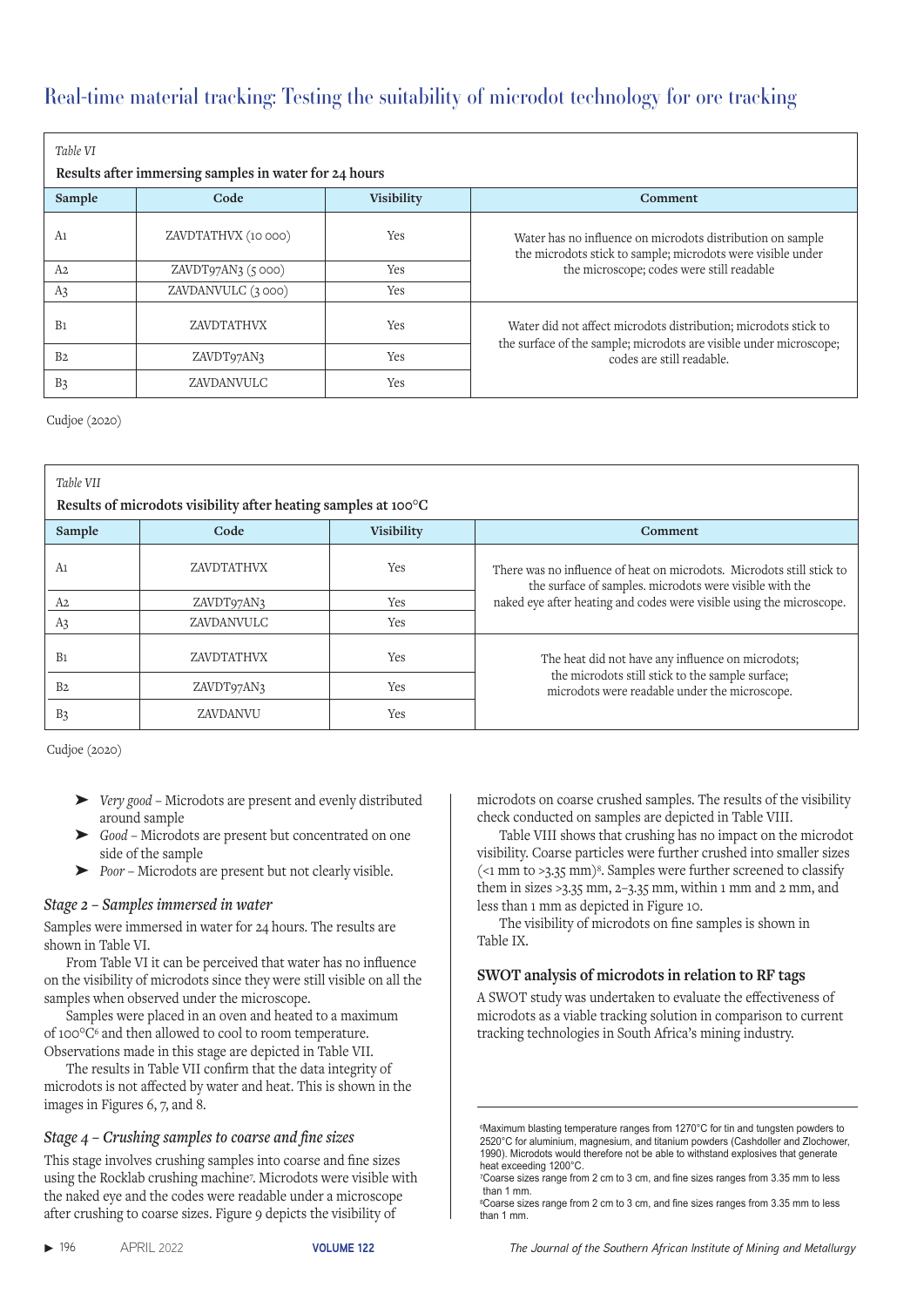

**Figure 6—Microdot (10 000) \_visibility after subjection to water and heat (Cudjoe, 2020)** 



**Figure 7—Microdot (5 000) visibility after subjection to water and heat (Cudjoe, 2020)** 



**Figure 8—Microdot (3 000) visibility after subjection to water and heat (Cudjoe, 2020)**

| Table VIII<br>Results of microdot visibility check on coarse samples |            |     |                                                                                                    |  |  |
|----------------------------------------------------------------------|------------|-----|----------------------------------------------------------------------------------------------------|--|--|
| Sample<br>Code<br><b>Visibility</b>                                  |            |     | Comment                                                                                            |  |  |
| A1                                                                   | ZAVDTATHVX | Yes | Microdots are still visible under the microscope; codes                                            |  |  |
| A2                                                                   | ZAVDT97AN3 | Yes | ate still readable; visibility was slightly impaired by<br>dust; microdots still stick to samples. |  |  |
| A3                                                                   | ZAVDANVULC | Yes |                                                                                                    |  |  |

Cudjoe (2020)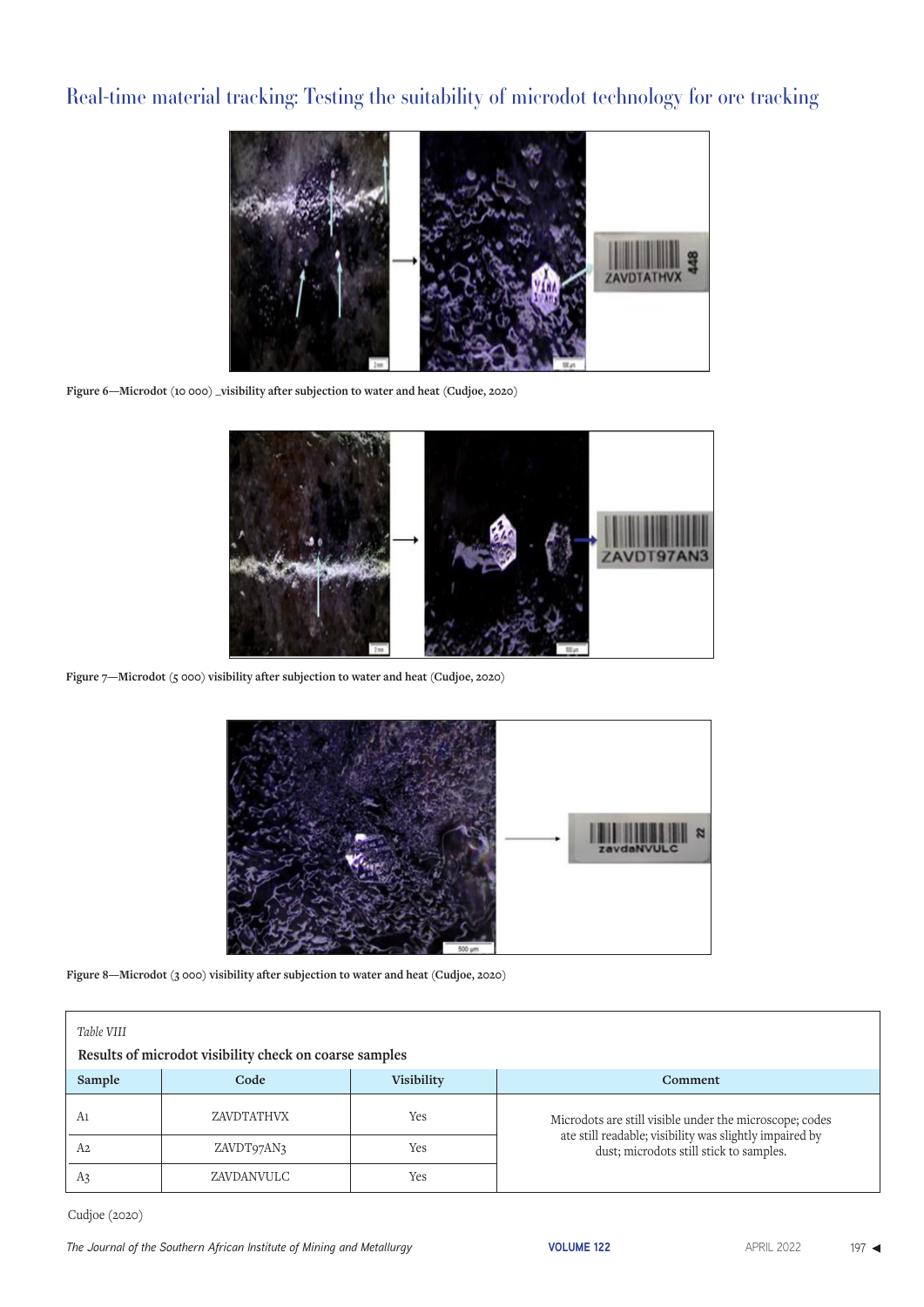

**Figure 9—Microdots on coarse samples (Cudjoe, 2020)**



**Figure 10—Screened samples into various fine sizes (Cudjoe, 2020)**

Table X is a SWOT diagram of the microdot technology in comparison to RF tags. Although there are a number of strengths identified (data integrity is retained after subjection to heat, water, and crushing), the potential hazard due to the propellant of the aerosol system (being flammable) makes it inappropriate in the coal industry. This is because the coal industry is faced with frequent spontaneous combustion issues. The technology is also inappropriate for an underground mine because of mine ventilation issues.

### **Conclusion**

This paper describes laboratory testing conducted to determine the potential of microdot technology for real-time tracking using core and broken ore samples from the Bushveld Complex. The MSDS was discussed based on the Canadian Centre for

| Visibility of microdots in fine samples |         |         |         |                   |                                                                                                                            |  |
|-----------------------------------------|---------|---------|---------|-------------------|----------------------------------------------------------------------------------------------------------------------------|--|
| Sample A1 sprayed with 10 000 microdots |         |         |         |                   |                                                                                                                            |  |
| Size distribution                       |         | Mass(g) |         | <b>Visibility</b> | <b>Comments</b>                                                                                                            |  |
| 3.35                                    | 67.600  | 67.600  | 67.600  | Yes               | Four microdots were seen on four different broken particles;<br>Codes on the microdots couldn't be read due to dust cover. |  |
| $\overline{a}$                          | 195.500 | 196.900 | 197.000 | Yes               | Three microdots were seen on samples and codes were readable                                                               |  |
| 1                                       | 120.700 | 120.700 | 119.006 | N <sub>0</sub>    | The particles are small and hence difficult to identify                                                                    |  |
| <1                                      | 150.006 | 150.009 | 151.003 | N <sub>0</sub>    | microdots through a microscope                                                                                             |  |
|                                         |         |         |         |                   | Sample sprayed with 5 000 microdots                                                                                        |  |
| 3.35                                    | 86.000  | 85.600  | 85.700  | Yes               | Four microdots were seen on four different particles. Codes on<br>microdots were readable under a microscope               |  |
| $\overline{2}$                          | 205.300 | 205.000 | 205.300 | Yes               | Five microdots were identified on four different particles.<br>Codes were also readable under a microscope                 |  |
| 1                                       | 109.700 | 110.500 | 110.500 | N <sub>0</sub>    | Microdots could not be seen under microscope                                                                               |  |
| <1                                      | 156.200 | 158.200 | 158.300 | No                |                                                                                                                            |  |
|                                         |         |         |         |                   | Sample sprayed with 3 000 microdots                                                                                        |  |
| 3.35                                    | 101.100 | 101.700 | 99.700  | Yes               | Three microdots were seen on three different particles.<br>The codes were readable under the microscope                    |  |
| $\overline{2}$                          | 201.700 | 201.300 | 203.900 | Yes               | Two microdots were seen on two different particles.<br>Codes were also readable.                                           |  |
| $\mathbf{1}$                            | 96.600  | 96.900  | 96.100  | N <sub>0</sub>    | Due to the tiny nature of particles, it was difficult to see microdots                                                     |  |
| 555<1                                   | 132.900 | 133.300 | 133.600 | No                | on any of the particles. No microdot was visible under the microscope.                                                     |  |

(Cudjoe, 2020)

 *Table IX*